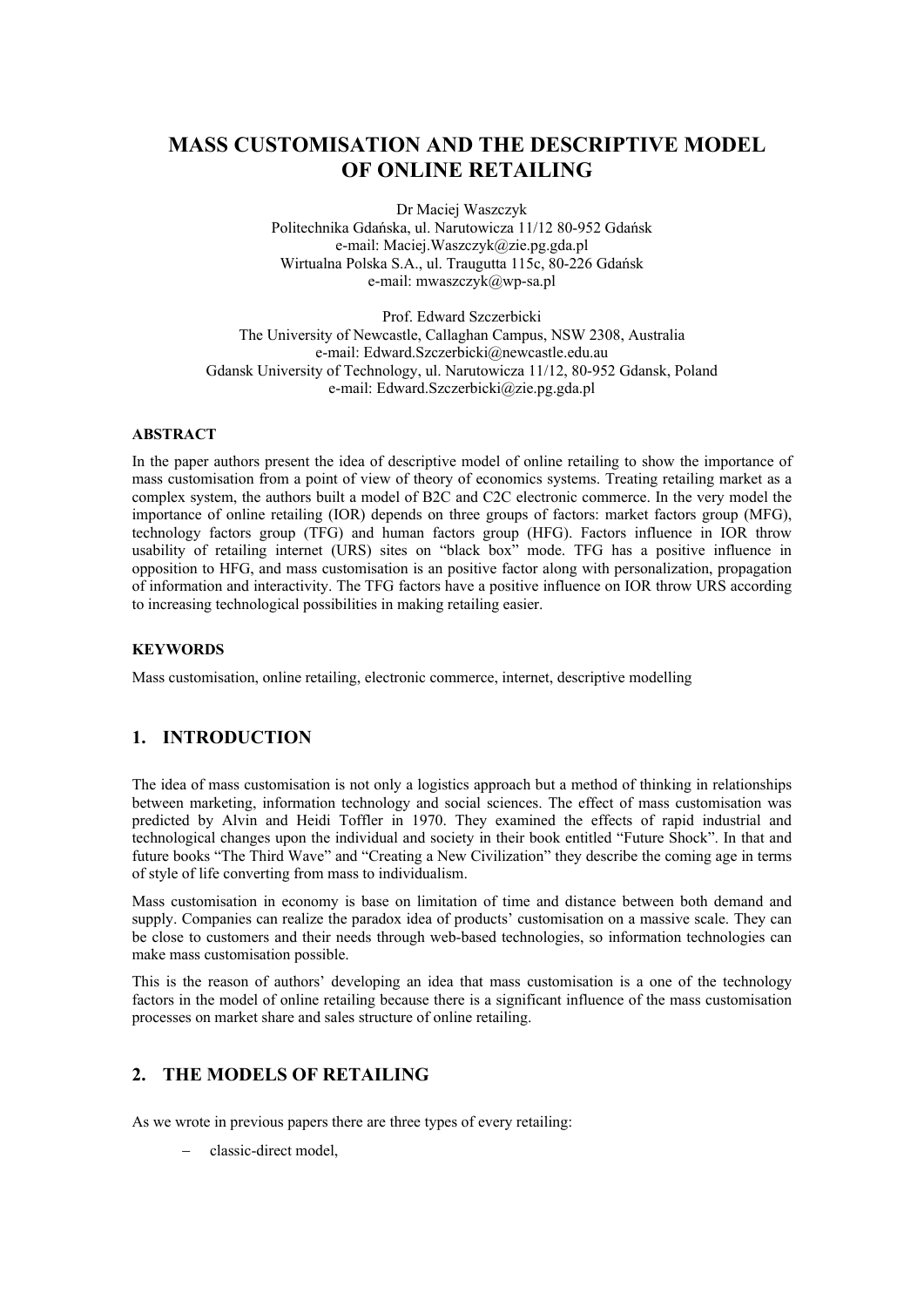- classic-home-shopping model
- non-classic-home-shopping model.

Every model can be described by relations between four elements:

- buyer,
- seller,
- product,
- payment.

There are direct relations between a seller, product and a buyer in the **classic-direct** model. The payment can be realized directly or by institution: credit card, check, post, bank etc. This model describe a typical face-to-face selling. There are no direct relations between elements in the **classic-home-shopping** model. There is a material medium between a buyer, a seller and product as leaflet allowing the mail ordering. The payment is always realized by institution. In the **non-classic-home-shopping** model there is a nonmaterial medium between a seller, a buyer and a product as TV, phone, WAP or the Internet. Payment is realized always with the help of financial or postal institution. The differences between above-mentioned models are shown on figure 1.



Figure 1. Relations between elements in the three types of every retailing.

Selling by the non-classic-home shopping model is interesting due to the fact that we can rate online retailing among this type. Intangible relations between a seller, a offer and a buyer determine specific situation because in virtual space there are limited possibilities of built trust between transactions' sides. Human factors play a more important role than in real world and its influence is often underestimated. This is the reason we built model of online retailing in which human factors are as important as technology factors.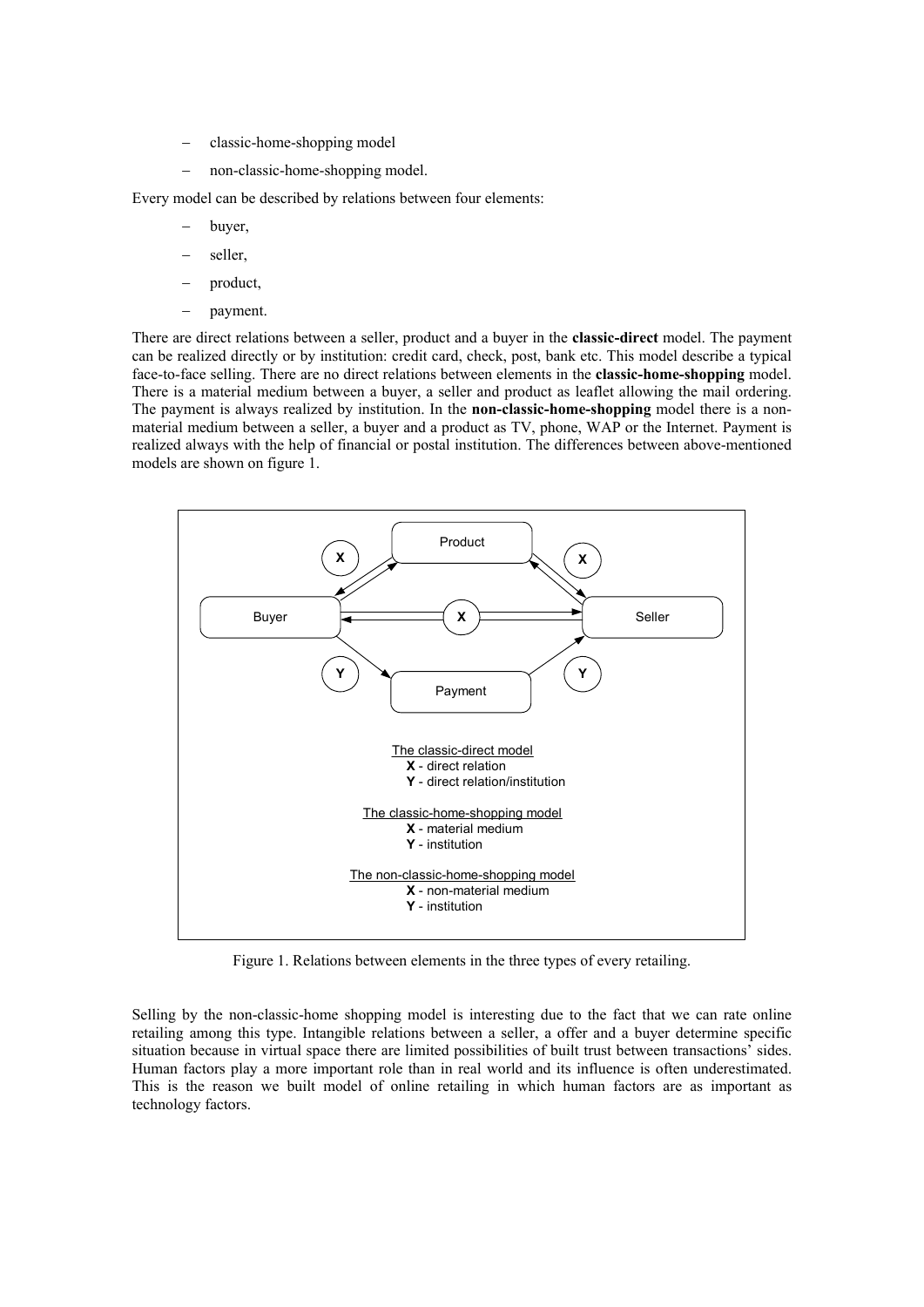# **3. THE MODEL OF ONLINE RETAILING**

Onine retailing is a complex system because it consists of subsystems, for example: geographical ecommerce environment, transaction sites or society as bidders at auctions or sellers in shopping malls. Moreover, it is purpose-driven on financial results, its overall purpose realization efficiency depends on the efficiency of its subsystems, it has feedback loops and it has hierarchical structure of control.

The complex systems as the objects of economic research can be described through a modelling process. On the grounds of general methodology of science, the stages of system decomposition and qualitative description of the modelled system including economic systems are indispensable in the modelling process. Such an approach can help explain a system even when information regarding system's functioning is partial, uncertain or incomplete. The description of a modelled system should be maximally detailed and comprehensive, yet not deprived of elements of abstraction and schematisation. Therefore the authors built a descriptive model of online retailing trying to show real factors' influence on this system.

The discussed model assumes that there are three groups of factors as input to the model: market factors group (MFG), technology factors group (TFG) and human factors group (HFG). These groups of factors influence usability (functionality) of retailing sites (URS) which is a regulator and it equals in importance of online retailing (IOR) that means: market share and sales structure of online retailing. The feedback is between IOR and groups of factors. It is very important that the two specified groups TFG and HFG are contrary and rival to each other in the presence of the third MFG as shown on figure 2.



Figure 2. The descriptive model of online retailing.

We have been changed graphic illustration of the very model in the descriptive stage from last publications. The figure has not only horizontal align but we have signed positive or negative influence of the factors on the regulator and through regulator on input of the system. It means that high value of MFG and TFG factors has a positive sense and high value of HFG factors has a negative influence on that system.

The basic rules of above process are in general:

### **RULE 1**

**IF** MFG change (increase or decrease)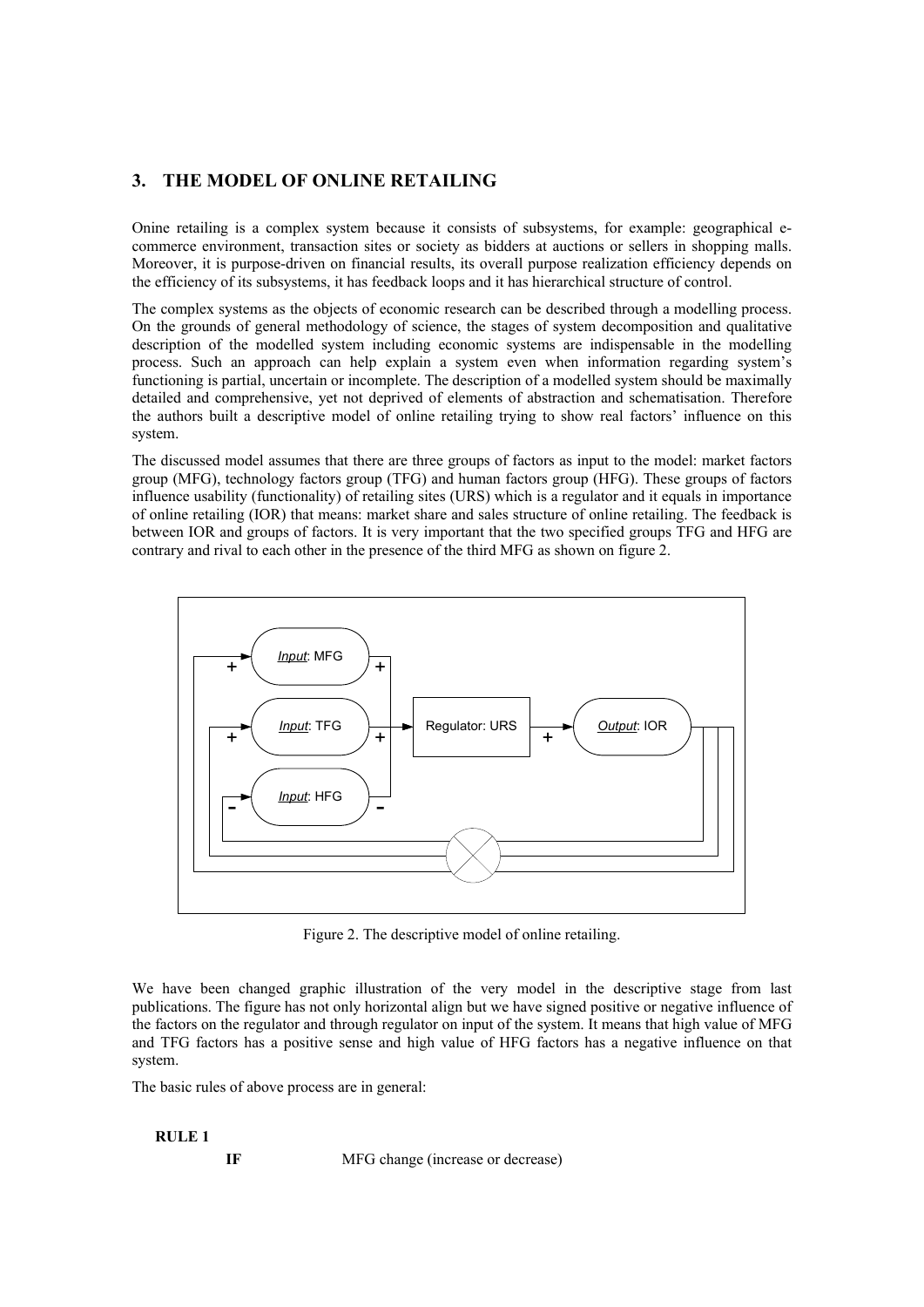|               | AND         | TFG and HFG are constant                   |
|---------------|-------------|--------------------------------------------|
|               | AND         | there is correlation between MFG and URS   |
|               | THEN        | URS's change is positive correlated to MFG |
| <b>RULE 2</b> |             |                                            |
|               | IF          | TFG change (increase or decrease)          |
|               | <b>AND</b>  | MFG and HFG are constant                   |
|               | <b>AND</b>  | there is correlation between TFG and URS   |
|               | THEN        | URS's change is positive correlated to TFG |
| <b>RULE 3</b> |             |                                            |
|               | IF          | HFG change (increase or decrease)          |
|               | <b>AND</b>  | MFG and TFG are constant                   |
|               | AND         | there is correlation between HFG and URS   |
|               | THEN        | URS's change is negative correlated to MFG |
| <b>RULE 4</b> |             |                                            |
|               | IF          | URS change (increase or decrease)          |
|               | <b>AND</b>  | there is correlation between URS and IOR   |
|               | THEN        | IOR's change is positive correlated to URS |
| <b>RULE 5</b> |             |                                            |
|               | IF          | IOR change (increase or decrease)          |
|               | <b>AND</b>  | there is an feedback between IOR and MFG   |
|               | <b>THEN</b> | MFG's change is positive correlated to IOR |
| <b>RULE 6</b> |             |                                            |
|               | IF          | IOR change (increase or decrease)          |
|               | AND         | there is an feedback between IOR and TFG   |
|               | THEN        | TFG's change is positive correlated to IOR |
| <b>RULE 7</b> |             |                                            |
|               | IF          | IOR change (increase or decrease)          |
|               | AND         | there is an feedback between IOR and HFG   |
|               | THEN        | HFG's change is negative correlated to IOR |

The factors groups in the above descriptive model of online retailing are built with particular factors. Also usability of the transaction sites consist of particular functionalities and importance of online retailing is made up of variables. Those elements of the model will be dealt with the next chapter of the paper in which we will place a mass customisation in between.

# **4. THE FACTORS AND CONSEQUENCES IN THE VERY MODEL**

The significance of MFG factors lies in the creation of proper surroundings for the occurrence of market transactions. They may evolve such transactions if positive, for example the high level of GNP per capita stimulate the most comfortable ways of consumption purchases. On the other hand, providing the law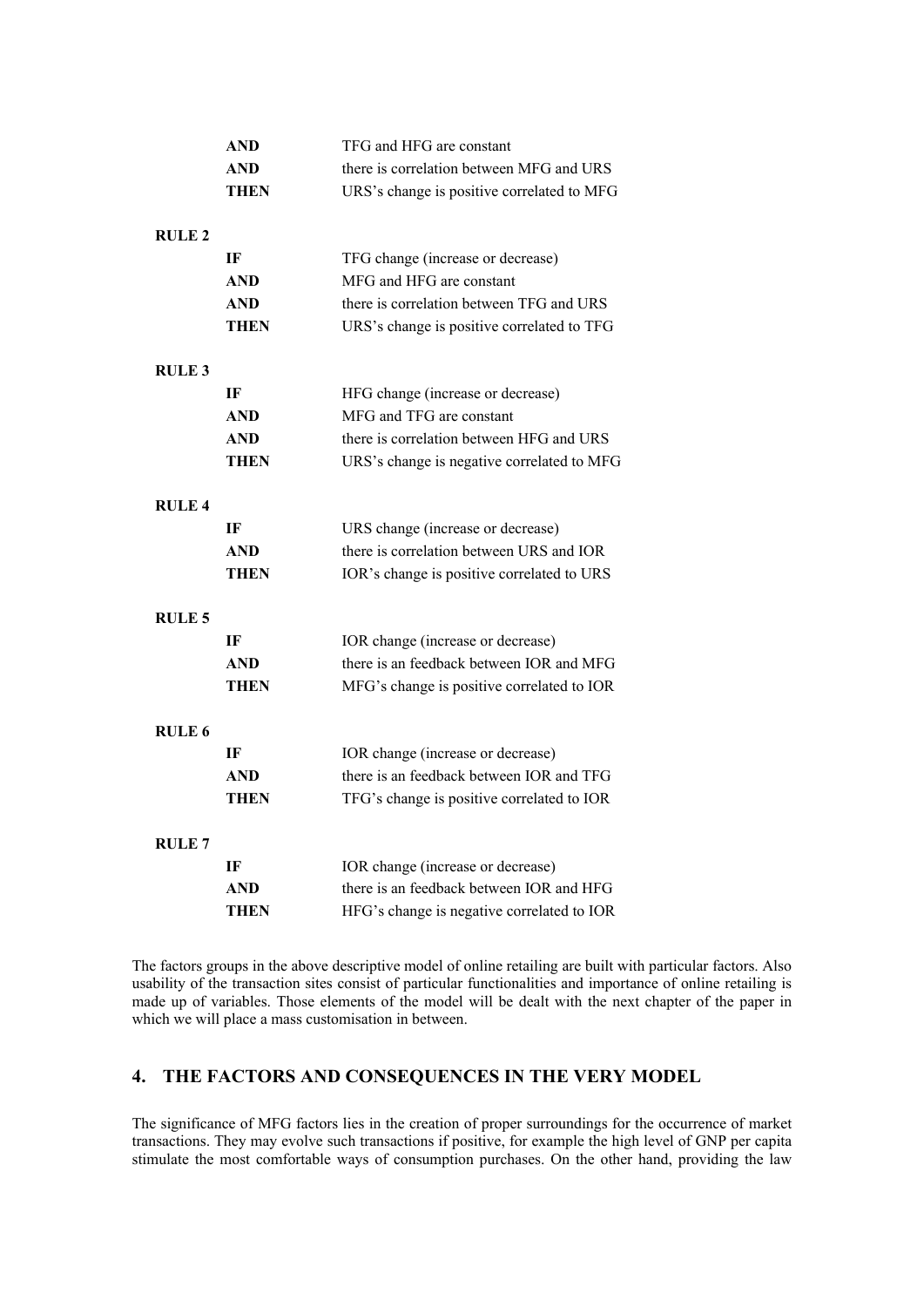regulations in some African countries forbidding the usage of the Internet preclude the development of the online retailing. The MFG embraces six following components:

- market conditions (MC),
- competition (CO),
- law regulations (LR),
- penetration of computers (CP),
- internet accessibility (IA),
- number of internet users (UN).

Since our last publications the authors have added a new factor called "competition". In general, we can distinguish internal and external competition. For example, if we describe online auction market we will include global online auctions' turnover and eBay.com position as an internal component of that market. On the other hand, we will include traditional auctions' situation and possibilities of mobile auctions' development as external components of the market.

The TFG contains of four components which stand for the most important practical consequences of common application of new technologies:

- the propagation of information (PI),
- mass customisation (CU),
- interactivity (IN),
- personalization (PE).

Each of these factors influences the growth of retail transactions in a positive manner. The Internet has spread through out the World from Paul Baran's idea of distributed communication network to nowadays. These four mentioned factors are synthetic effects of the Internet technology possibilities important from the economics point of view. Information about products and sellers is available through out the world. Logistics and marketing change under the pressure of mass customisation and interactivity ideas. Users can not only personalize interface style but information content can be fitted to individual preferences, too.

The components of the HFG are:

- abstraction (AB),
- transience and no durability (TN),
- anonymity and enigmatic character (AA),
- human habits (HH).

These factors slow down the development of the Internet retailing because they follow from such elements of the human nature which are in opposition to virtual obstacles. Transaction sides are not in face to face contact with each other and both a seller and a buyer remain anonymous. Product descriptions are available through out the world but their simple forms make them abstract for human mind. The offer is not durable because if we turn of the computer, the offer will disappear. In the USA home-shopping has been well known for about one hundred years because of long distances in that country, and in Poland from nineties because of communism. Americans are accustomed to home-shopping not Polish whose habits are different. The problem of trust is the most important.

We can distinguish such thirteen groups of the Internet transaction sites' usability as the regulator of online retailing:

- general (GF01),
- navigation (GF02),
- search (GF03),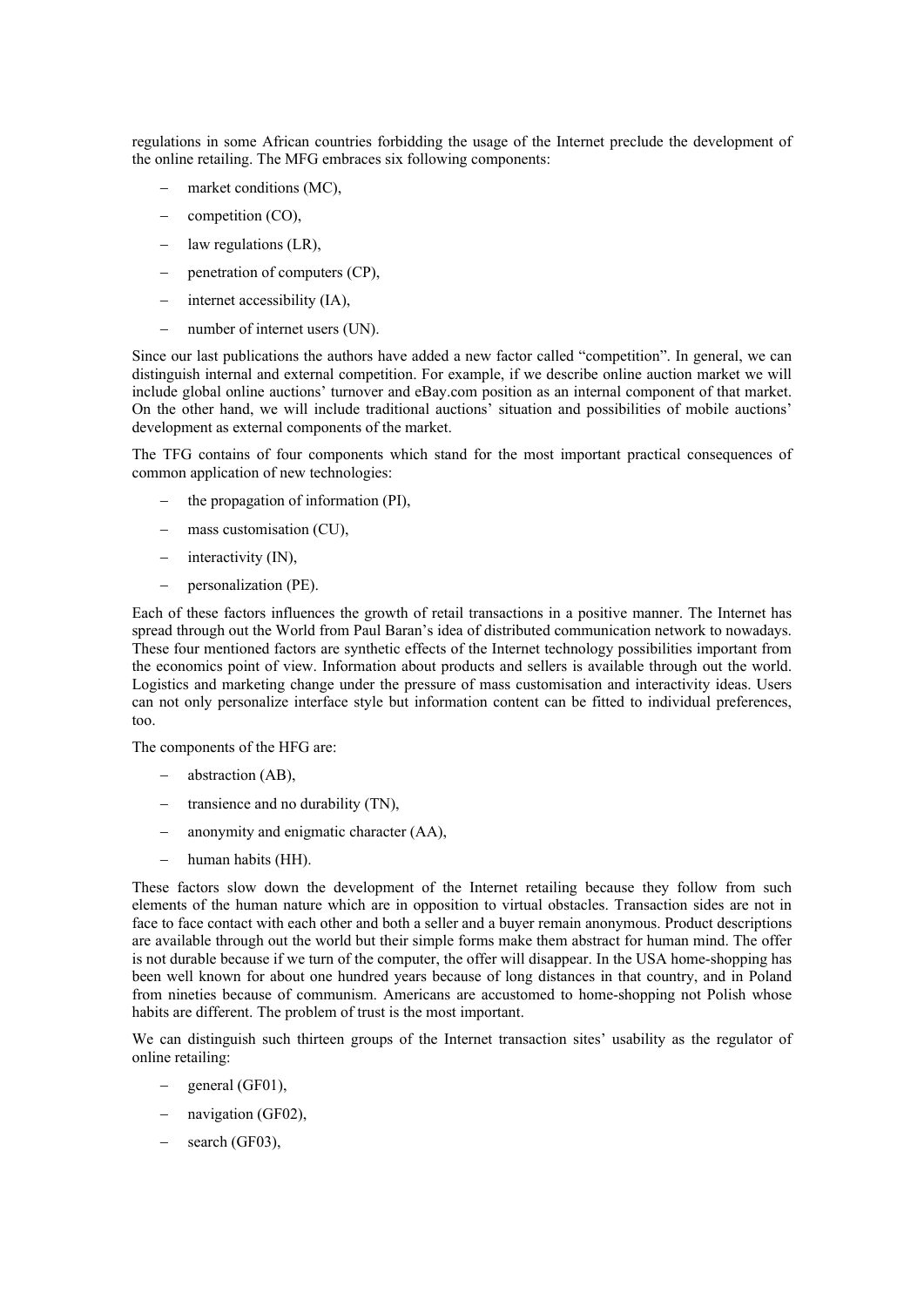- registration (GF04),
- the product presentation (GF05),
- promotion (GF06),
- advertising (GF07),
- transactions (GF08),
- payments (GF09),
- extensions (GF10),
- personalization (GF11),
- advisory (GF12),
- administration (GF13).

Such enumeration is performed to bring closer general usabilities. If we would like to research usability we can enumerate ninety three particular usabilities and more. Usability of the transaction sites is an regulator of the model because it equals from input factors that means general market conditions, technology possibilities and human limitations.

The model results in importance of online retailing as:

- market share (MS),
- sales structure (SS).

The first consequence gives us the ratio between online retail turnover and whole retail turnover in. The second one describes the most popular online products' categories in comparision to the most popular real products' categories. All factors as input and consequences as output is shown on figure 3.



Figure 3. Input factors and output results of the model of online retailing.